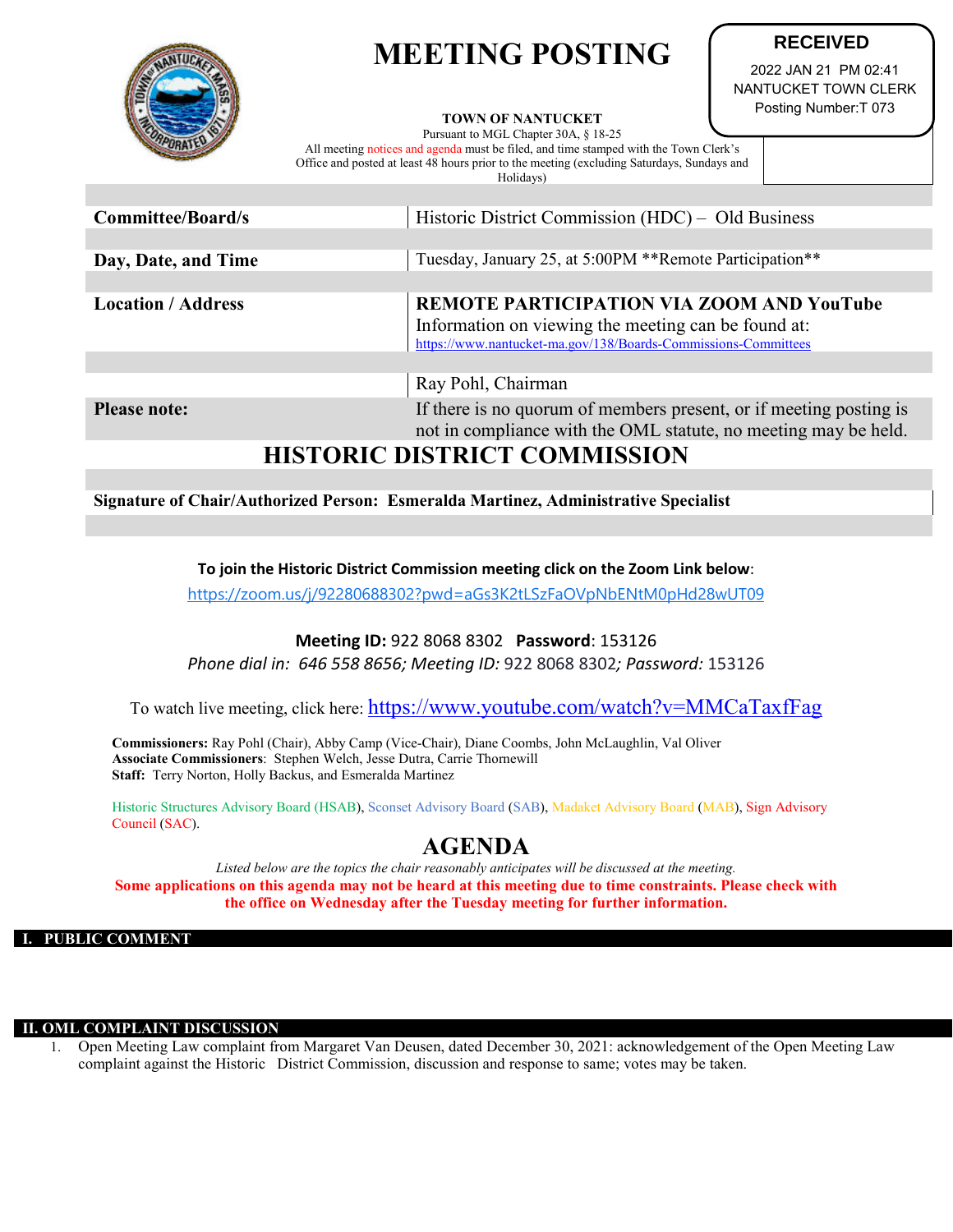|    | <b>III. CONSENTS</b>                                                                                                                                                                                             |                                                                                  |                                                                                                            |             |                      |
|----|------------------------------------------------------------------------------------------------------------------------------------------------------------------------------------------------------------------|----------------------------------------------------------------------------------|------------------------------------------------------------------------------------------------------------|-------------|----------------------|
|    | <b>Property owner name</b>                                                                                                                                                                                       | <b>Street Address</b>                                                            | Scope of work                                                                                              | Map/Parcel  | <b>Agent</b>         |
| 1. | Diane Catino ETAL 12-5459                                                                                                                                                                                        | 11D St                                                                           | Door change rev05-3892                                                                                     | 60.2.1/17   | <b>EMDA</b>          |
| 2. | 58 Squam LLC                                                                                                                                                                                                     | 58 Squam Rd                                                                      | Window rev 71342                                                                                           | 13/33       | <b>Steven Boukus</b> |
| 3. | Cherrington Hart                                                                                                                                                                                                 | 25a Evergreen Way                                                                | Window wells basement                                                                                      | 68/761.2    | Cherrington Hart     |
| 4. | 41 Beach Grass LLC                                                                                                                                                                                               | 41 Beach Grass Rd                                                                | Revision to prev COA                                                                                       | 68/367      | Tim Trudel           |
| 5. | Local Buoy Prp. LLC                                                                                                                                                                                              | 39 Beach Grass Rd                                                                | Revision to prev COA                                                                                       | 68/368      | Tim Trudel           |
| 6. | George McClellan                                                                                                                                                                                                 | 30 Macy's Lane                                                                   | Window wells basement                                                                                      | 68/105      | Val Oliver           |
| 7. | Marcus Mignone                                                                                                                                                                                                   | 10 Angola St                                                                     | Alterations                                                                                                | 55.4.4/79   | Val Oliver           |
|    | <b>IV. OLD BUSINESS 12/14/2021</b>                                                                                                                                                                               |                                                                                  |                                                                                                            |             |                      |
|    | <b>Property owner name</b>                                                                                                                                                                                       | <b>Street Address</b>                                                            | Scope of work                                                                                              | Map/Parcel  | <b>Agent</b>         |
| 1. | Rich Gillis                                                                                                                                                                                                      | 38 Prospect St Lot 29                                                            | Hardscape                                                                                                  |             | Linda Williams       |
|    |                                                                                                                                                                                                                  |                                                                                  |                                                                                                            |             |                      |
|    | $\bullet$<br><b>V. NEW BUSINESS 12/21/2021</b>                                                                                                                                                                   |                                                                                  | Commissioners: Pohl, Camp, McLaughlin, Coombs, Thornewill; Alternates: None; Recused: None                 |             |                      |
|    | <b>Property owner name</b>                                                                                                                                                                                       | <b>Street Address</b>                                                            | Scope of work                                                                                              | Map/Parcel  | Agent                |
|    | 3 Beaver St LLC 12-5316                                                                                                                                                                                          | 3A Beaver St                                                                     |                                                                                                            | 55.1.4/97   |                      |
| 1. |                                                                                                                                                                                                                  |                                                                                  | Dormers, raise foundation                                                                                  |             | Polly Walldorf       |
|    |                                                                                                                                                                                                                  |                                                                                  | Commissioners: Pohl, Camp, Coombs, Oliver, Thornewill; Alternates: None; Recused: None                     |             |                      |
| 2. | John Manera                                                                                                                                                                                                      | 4 Larrabee Lane                                                                  | New dwelling                                                                                               | 55/102.7    | Linda Williams       |
| 3. | Sam Shamoun                                                                                                                                                                                                      | 9 Field Ave                                                                      | New dwelling                                                                                               | 80/162.1    | Linda Williams       |
|    | <b>VI. OLD BUSINESS 12/28/2021</b>                                                                                                                                                                               |                                                                                  |                                                                                                            |             |                      |
|    | <b>Property owner name</b>                                                                                                                                                                                       | <b>Street Address</b>                                                            | Scope of work                                                                                              | Map/Parcel  | <b>Agent</b>         |
| 1. | NIR Retail LLC 11-5041                                                                                                                                                                                           | 4 Harbor Square                                                                  | Renovate building                                                                                          | 42.2.4/1    | Workshop APD         |
|    | $\bullet$                                                                                                                                                                                                        |                                                                                  | Commissioners: Pohl, Camp, McLaughlin, Coombs, Oliver; Alternates: Welch, Dutra, Thornewill; Recused: None |             |                      |
| 2. | Nice to Be back LLC 11-5037                                                                                                                                                                                      | 43 Kendrick St                                                                   | New pool                                                                                                   | 76.4.3/31   | <b>CWA</b>           |
|    | $\bullet$                                                                                                                                                                                                        |                                                                                  | Commissioners: Pohl, Camp, McLaughlin, Coombs, Dutra; Alternates: Welch, Thornewill; Recused: None         |             |                      |
| 3. | Matt O'Connor                                                                                                                                                                                                    | 16 Tashama Lane                                                                  | Add spa & retaining wall                                                                                   | 55/481      | <b>KM</b> Designs    |
|    | Commissioners: to be added<br>$\bullet$                                                                                                                                                                          |                                                                                  |                                                                                                            |             |                      |
|    | VII. NEW BUSINESS 01/04/2022                                                                                                                                                                                     |                                                                                  |                                                                                                            |             |                      |
|    | <b>Property owner name</b>                                                                                                                                                                                       | <b>Street Address</b>                                                            | Scope of work                                                                                              | Map/Parcel  | <b>Agent</b>         |
| 1. | Barbara VonDerGorben 12-5388                                                                                                                                                                                     | 132 Main St                                                                      | Hardscape                                                                                                  | 42.3.3/45   | Grady Murtagh        |
| 2. | Brad Henke 12-5409                                                                                                                                                                                               | 14 Oak Hollow Lane                                                               | Roof top solar                                                                                             | 56/114      | Cotuit Solar         |
| 3. | 1 Caroline Way LLC 12-5439                                                                                                                                                                                       | 1 Caroline Way                                                                   | Main house revisions                                                                                       | 82/59       | Vicente Burne        |
| 4. | 1 Caroline Way LLC 12-5414                                                                                                                                                                                       | 1 Caroline Way                                                                   | Pool & hardscape                                                                                           | 82/59       | Ahern LLC            |
| 5. | Johnson Charles Trust 12-5415                                                                                                                                                                                    | 24 Bassett Rd                                                                    | Driveway & hardscape                                                                                       | 26/61       | Ahern LLC            |
| 6. | 66 Easton LLC 12-5417                                                                                                                                                                                            | 66 Easton St                                                                     | Fence                                                                                                      | 42.4.1/62   | Toni Yacobin         |
| 7. | Eleven Lincoln Trust 12-5444                                                                                                                                                                                     | 32 Jefferson Ave                                                                 | Demo or move off studio                                                                                    | 30/132      | Botticelli + Pohl    |
| 8. | Eleven Lincoln Trust 12-5447                                                                                                                                                                                     | 32 Jefferson Ave                                                                 | Demo or move off guest house                                                                               | 30/132      | Botticelli + Pohl    |
| 9. | Eleven Lincoln Trust 12-5443                                                                                                                                                                                     | 32 Jefferson Ave                                                                 | New guest house                                                                                            | 30/132      | Botticelli + Pohl    |
|    | 10. Ali & Zach Smith                                                                                                                                                                                             | 232 Madaket Rd                                                                   | New Dwelling                                                                                               | 59.4/120.1  | JN Design            |
|    | 11. Ali & Zach Smith                                                                                                                                                                                             | 232 Madaket Rd                                                                   | New Garage                                                                                                 | 59.4/120.1  | JN Design            |
|    | 12. Courtney Arnot                                                                                                                                                                                               | 8 New St                                                                         | Fence                                                                                                      | 55.4.1/35   | Courtney Arnot       |
|    | 13. Larry Maury                                                                                                                                                                                                  | 23 Washington St                                                                 | Like Kind window replacement                                                                               | 42.3.1/39   | Larry Maury          |
|    | VIII. OLD BUSINESS 01/11/2022                                                                                                                                                                                    |                                                                                  |                                                                                                            |             |                      |
|    | <b>Property owner name</b>                                                                                                                                                                                       | <b>Street Address</b>                                                            | Scope of work                                                                                              | Map/Parcel  | Agent                |
| Ι. | Darlene DeMichelle 11-5252                                                                                                                                                                                       | Lot 26-Birdsong                                                                  | New dwelling                                                                                               | 55.4.4/80.2 | Meerbergen Designs   |
|    |                                                                                                                                                                                                                  | Commissioners: Pohl, McLaughlin, Coombs, Oliver; Alternates: None; Recused: None |                                                                                                            |             |                      |
|    |                                                                                                                                                                                                                  | Lot 26-Birdsong                                                                  | New $2nd$ dwelling                                                                                         |             |                      |
| 2. | Darlene DeMichelle 11-5254                                                                                                                                                                                       |                                                                                  |                                                                                                            | 55.4.4/80.2 | Meerbergen Designs   |
|    |                                                                                                                                                                                                                  | Commissioners: Pohl, McLaughlin, Coombs, Oliver; Alternates: None; Recused: None |                                                                                                            |             |                      |
| 3. | Darlene DeMichelle 11-5255                                                                                                                                                                                       | Lot 26-Birdsong                                                                  | New garage                                                                                                 | 55.4.4/80.2 | Meerbergen Designs   |
|    |                                                                                                                                                                                                                  | Commissioners: Pohl, McLaughlin, Coombs, Oliver; Alternates: None; Recused: None |                                                                                                            |             |                      |
| 4. | Prickly Pear 11-5155                                                                                                                                                                                             | 17 Broadway- Sconset                                                             | Storage containers                                                                                         | 73.1.3/112  | Val Oliver           |
|    |                                                                                                                                                                                                                  |                                                                                  | Commissioners: Pohl, Camp, Mclaughlin, Coombs, Thornewill; Alternates: None; Recused: Oliver               |             |                      |
| 5. | Anne M Rose 10-4998                                                                                                                                                                                              | 62 Boulevarde                                                                    | New dwelling                                                                                               | 79/211      | Botticelli + Pohl    |
|    | Commissioners: to be added                                                                                                                                                                                       |                                                                                  |                                                                                                            |             |                      |
| 6. | 32 Hulbert Ave Trust 11-5220                                                                                                                                                                                     | 32 Hulbert Ave                                                                   | New Dwelling                                                                                               | 29/72       | Botticelli + Pohl    |
|    |                                                                                                                                                                                                                  |                                                                                  |                                                                                                            |             |                      |
|    | Commissioners: Camp, McLaughlin, Coombs, Oliver, Thornewill; Alternates: None; Recused: Pohl<br>Harborside Partners 11-5242<br>5 York St<br>Fenestration & pergola revisions<br>Gryphon Architects<br>55.1.4/162 |                                                                                  |                                                                                                            |             |                      |
| 7. | Commissioners: Pohl, Camp, McLaughlin, Coombs, Oliver; Alternates: Thornewill; Recused: Oliver                                                                                                                   |                                                                                  |                                                                                                            |             |                      |
|    | 33 North Mill St LLC                                                                                                                                                                                             | 7 North Mill St                                                                  | New Shed                                                                                                   | 55.4.4/77   |                      |
| 8. |                                                                                                                                                                                                                  |                                                                                  |                                                                                                            |             | Sophie Metz          |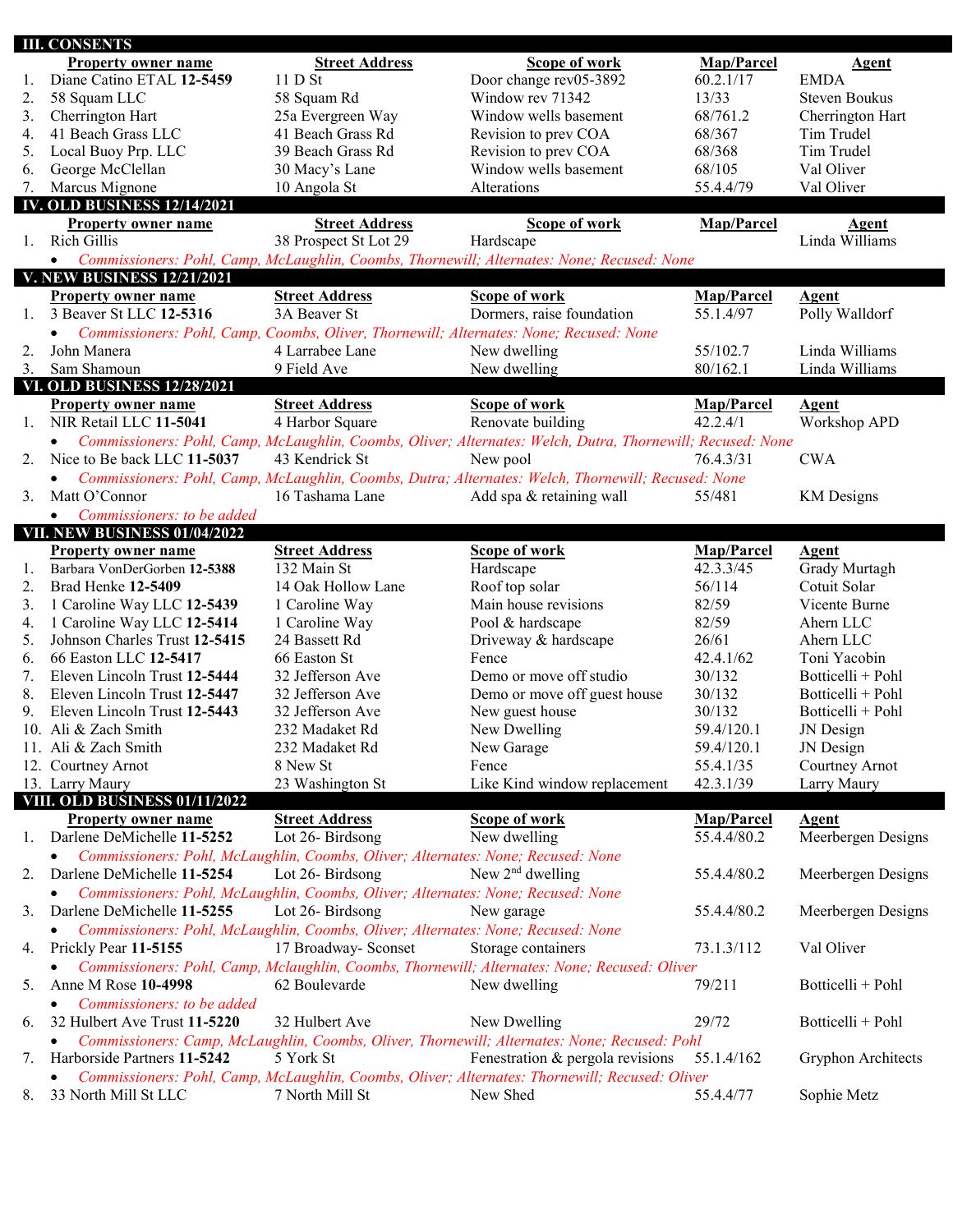|    | • Commissioners: Pohl, Camp, McLaughlin, Coombs, Thornewill; Alternates: None; Recused: None   |                  |                                                                                                              |           |                             |  |  |
|----|------------------------------------------------------------------------------------------------|------------------|--------------------------------------------------------------------------------------------------------------|-----------|-----------------------------|--|--|
| 9. | 33 North Mill St LLC                                                                           | 7 North Mill St  | New Garage/Studio                                                                                            | 55.4.4/77 | Sophie Metz                 |  |  |
|    |                                                                                                |                  | • Commissioners: Pohl, Camp, McLaughlin, Coombs, Thornewill; Alternates: None; Recused: None                 |           |                             |  |  |
|    | 10. 33 North Mill St. LLC 11-5126                                                              | 7 N. Mill St.    | Hardscape                                                                                                    | 55.4.4/77 | <b>Atlantic Landscaping</b> |  |  |
|    |                                                                                                |                  | • Commissioners: Pohl, Camp, McLaughlin, Coombs, Oliver; Alternates: Welch, Dutra, Thornewill; Recused: None |           |                             |  |  |
|    | 11. Geradi Prolopov 11-5187                                                                    | 80 Surfside Rd   | New dwelling                                                                                                 | 67/194    | <b>DTA</b>                  |  |  |
|    |                                                                                                |                  | • Commissioners: Pohl, Camp, McLaughlin, Coombs, Oliver; Alternates: Thornewill; Recused: None               |           |                             |  |  |
|    | 12. Geradi Prolopov 12-5328                                                                    | 80 Surfside Rd   | Hardscape & pool                                                                                             | 67/194    | <b>DTA</b>                  |  |  |
|    | • Commissioners: to be added                                                                   |                  |                                                                                                              |           |                             |  |  |
|    | 13. Jonathan Jacoby 12-5435                                                                    | 3 Tautemo Way    | New garage revision                                                                                          | 83/22     | <b>EMDA</b>                 |  |  |
|    | • Commissioners: Camp, Coombs, Oliver, Thornewill; Alternates: None; Recused: None             |                  |                                                                                                              |           |                             |  |  |
|    | 14. Hoehn- Saric 10-4865                                                                       | 34 Easton St     | New dwelling                                                                                                 | 41.1.4/18 | <b>CWA</b>                  |  |  |
|    | • Commissioners: Pohl, McLaughlin, Coombs, Oliver, Thornewill; Alternates: None; Recused: None |                  |                                                                                                              |           |                             |  |  |
|    | 15. Tack3 LLC                                                                                  |                  | 26 Washington St Roofwalk, entry, Rev to previous 42.3.2/23                                                  |           | <b>CWA</b>                  |  |  |
|    | • Commissioners: Pohl, McLaughlin, Coombs, Oliver, Thornewill; Alternates: None; Recused: None |                  |                                                                                                              |           |                             |  |  |
|    | 16. Tack3 LLC                                                                                  | 26 Washington St | Move off/demo                                                                                                | 42.3.2/23 | <b>CWA</b>                  |  |  |
|    | • Commissioners: Camp, McLaughlin, Coombs, Welch, Thornewill; Alternates: None; Recused: None  |                  |                                                                                                              |           |                             |  |  |

|    | <b>IX. NEW BUSINESS 01/18/2022</b> |                       |                                           |              |                       |
|----|------------------------------------|-----------------------|-------------------------------------------|--------------|-----------------------|
|    | <b>Property owner name</b>         | <b>Street Address</b> | Scope of work                             | Map/Parcel   | <b>Agent</b>          |
| 1. | Rebecca Moesinger 01-5484          | 45 Surfside Rd        | Add front steps to deck & color chg.      | 67/14.4      | Portia Moesinger      |
| 2. | Thomas Sleeper 01-5531             | 8 Osprey Way          | New dwelling                              | 82/401       | Christopher Hall      |
| 3. | Thomas Sleeper 01-5532             | 8 Osprey Way          | New pool                                  | 82/401       | Christopher Hall      |
| 4. | Thomas Sleeper 01-5530             | 8 Osprey Way          | Cabana                                    | 82/401       | Christopher Hall      |
| 5. | Thomas Sleeper 01-5530             | 8 Osprey Way          | Move shed on site                         | 82/401       | Christopher Hall      |
| 6. | 6 Lincoln St LLC 12-5462           | 6 Lincoln St          | Addition 2 <sup>nd</sup> fl dormer        | 73.4.2/86    | Val Oliver            |
| 7. | Vanessa Halper                     | 73 Burnell St         | New dwelling                              | 49.3.2/1.2   | <b>Topham Designs</b> |
| 8. | Vanessa Halper                     | 73 Burnell St         | New pool                                  | 49.3.2/1.2   | <b>Topham Designs</b> |
| 9. | Eleven Lincoln Ave Trust           | 32 Jefferson Ave      | MH addition                               | 30/132       | Botticelli + Pohl     |
|    | 10. Lot 27 N Mill LLC 12-5466      | Lot 27A (22 N. Mill)  | Garden shed                               | 55.4.4/80.3  | Meerbergen Designs    |
|    | 11. Lot 27 N Mill LLC 12-5465      | Lot 27A (22 N. Mill)  | Garage                                    | 55.4.4/80.3  | Meerbergen Designs    |
|    | 12. Lot 27 N Mill LLC 12-5457      | Lot 27B (22 N. Mill)  | Garden shed                               | 55.4.4/80.3  | Meerbergen Designs    |
|    | 13. Arline Bartlett 12-5454        | 21 Pleasant St        | Windows, doors, sm addition               | 55.4.1/1     | <b>LINK</b>           |
|    | 14. Richard Snowden 12-5455        | 11 Massachusetts Ave  | Fences                                    | 60/80        | <b>LINK</b>           |
|    | 15. 20A Bishop Rise Inv.           | 20a Bishops Rise      | New Dwelling                              | 40/127       | Linda Williams/       |
|    |                                    |                       |                                           |              | <b>Topham Designs</b> |
|    | 16. 20A Bishop Rise Inv.           | 20a Bishops Rise      | New garage                                | 40/127       | Linda Williams/       |
|    |                                    |                       |                                           |              | <b>Topham Designs</b> |
|    | 17. 20A Bishop Rise Inv.           | 20a Bishops Rise      | New pool                                  | 40/127       | Linda Williams/       |
|    |                                    |                       |                                           |              | <b>Topham Designs</b> |
|    | 18. 20B Bishop Rise Inv.           | 20b Bishops Rise      | New Dwelling                              | 40/127       | Linda Williams/       |
|    |                                    |                       |                                           |              | <b>Topham Designs</b> |
|    | 19. 20B Bishop Rise Inv.           | 20b Bishops Rise      | New garage                                | 40/127       | Linda Williams/       |
|    |                                    |                       |                                           |              | <b>Topham Designs</b> |
|    | 20. 20B Bishop Rise Inv.           | 20b Bishops Rise      | New pool                                  | 40/127       | Linda Williams/       |
|    |                                    |                       |                                           |              | <b>Topham Designs</b> |
|    | 21. 8 Walsh LLC 12-5475            | 8 Walsh St            | Addition                                  | 42.4.1/83    | Meerbergen Designs    |
|    | 22. Nantucket Land Bank 01-5479    | 168 Hummock Pn Rd     | Gate                                      | 65/13.2      | J. Kuszpa             |
|    | 23. Rich Oneslager 01-5497         | 8 Cliff Rd            | L/k window replacement                    | 42.4.4/23    | Rick Johnston         |
|    | 24. The Braes LLC 01-5496          | 23 Baxter Rd          | Add outdoor shower                        | 49.2.3/12    | Botticelli + Pohl     |
|    | 25. Jon Jacoby                     | 3 Tautemo Way         | Garage move off to 3 Tautemo              | 83/28        | Nancy Mack            |
|    | 26. Nancy Mack                     | 4 Tautemo Way         | Garage move on & addition                 | 83/28        | Nancy Mack            |
|    | 27. Nancy Mack                     | 4 Tautemo Way         | Shed demo                                 | 83/28        | Nancy Mack            |
|    | 28. NIR Retail 01-5488             | 29 Commercial Wharf   | Roof replacement                          | 42.2.4/3     | T & T Roofing         |
|    | 29. NIR Retail 01-5489             | 4 Harbor Square       | Roof replacement                          | 42.2.4/5     | T & T Roofing         |
|    | 30. Zero India St LLC 01-5514      | 1 Cambridge St        | Reduce foot print & roof replacement $\&$ | 42.3.1/130.2 | Emeritus              |
|    |                                    |                       | fenestration                              |              |                       |
|    | 31. Jeremy Trottier 01-5513        | 4 Windsor Rd          | Roof massing $\&$ height change $\&$ add  | 49/193       | Emeritus              |
|    | 32. Sheila & Carmine Giardini      | 7a Clifford St        | dormer<br>New dwelling                    | 79/19        | McMullen & Assoc.     |
|    | 33. Sheila & Carmine Giardini      | 7a Clifford St        |                                           | 79/19        | McMullen & Assoc.     |
|    |                                    |                       | New garage/studio                         |              |                       |